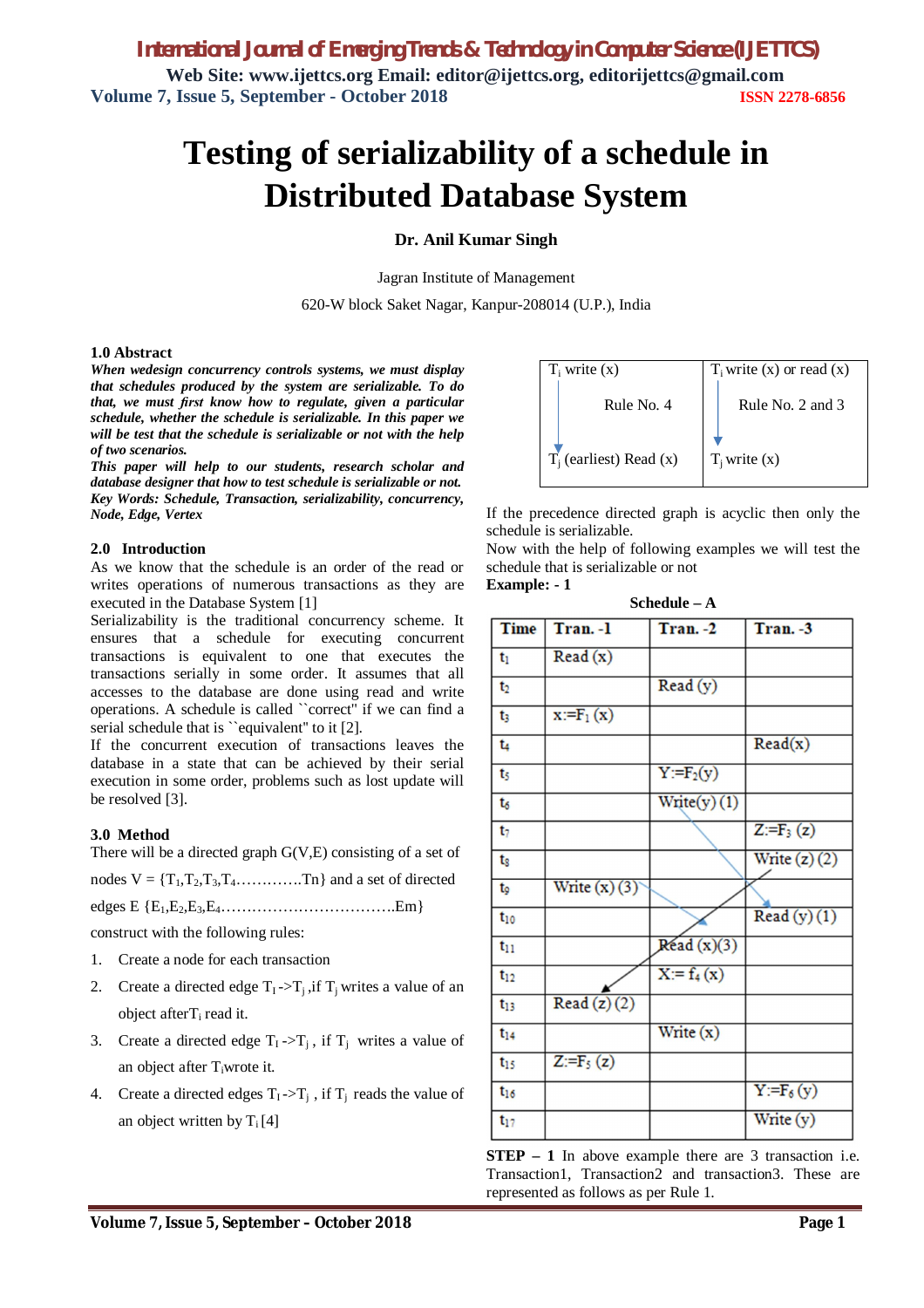# *International Journal of Emerging Trends & Technology in Computer Science (IJETTCS)*

**Web Site: www.ijettcs.org Email: editor@ijettcs.org, editorijettcs@gmail.com Volume 7, Issue 5, September - October 2018 ISSN 2278-6856**



**Fig. 1.1**

**Step 2-** Transaction 3 reads the value of data item 'y' which is previously written by transaction 2. Therefore the directed edge will be created as



**Fig. 1.2**

**Step 3** – Transaction1 reads the value of data item 'z' which is previously written by Transaction3. So the directed edge will be created as Trans3---> Trans1



**Fig. 1.3**

**Step 4 –** Transaction2 reads the value of data item 'x' which is previously written by Transaction1. So the directed edge will be created as Trans1---> Trans2





Result - Fig. 1.4 shows that the precedence directed graph is cyclic. Therefore, the schedule will not be serialised **Example -2**



**Step -1** In above example there are 3 transactions i.e. Transaction1, Transaction2 and transaction3. These are represented as follows as per Rule 1.